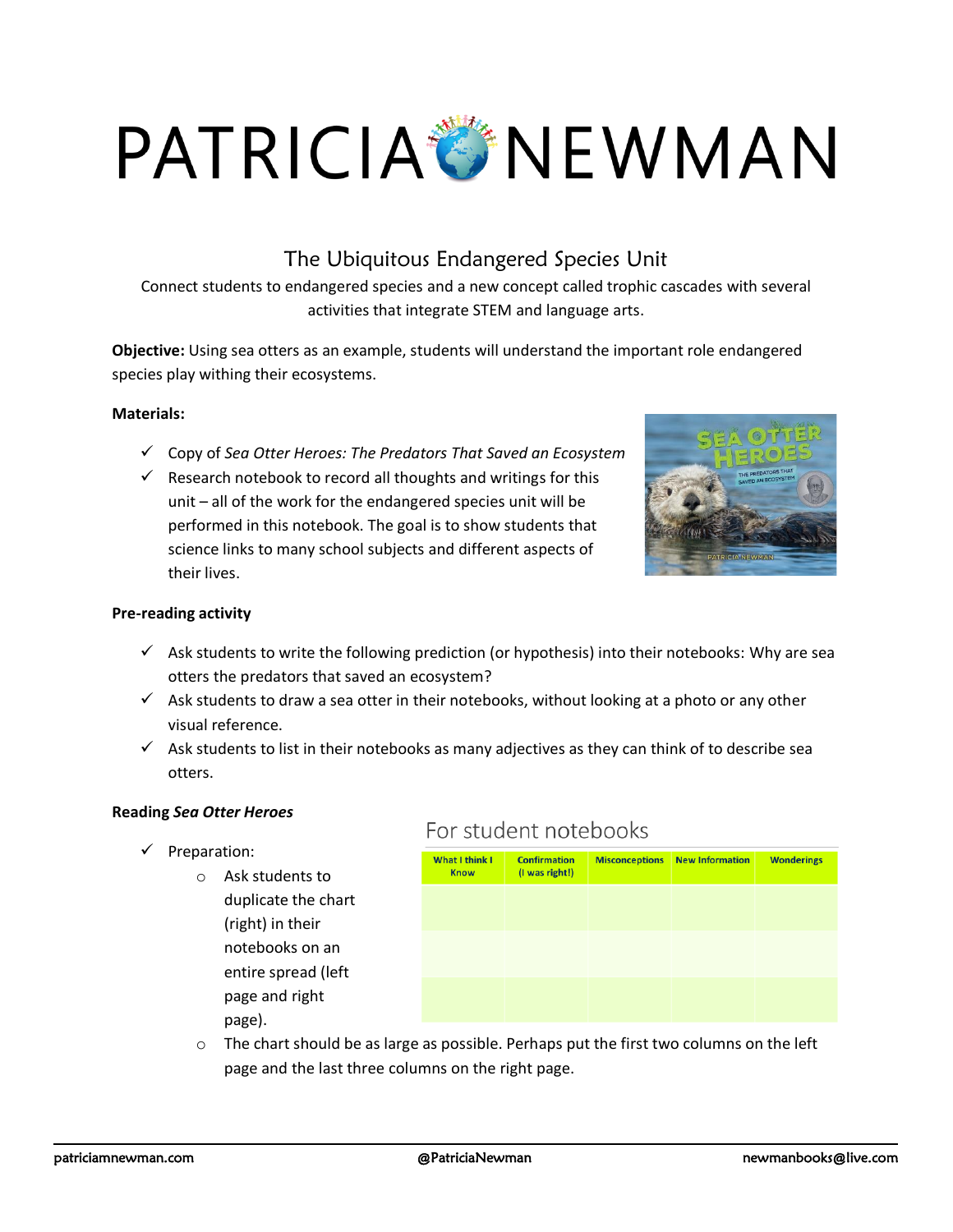- $\circ$  Ask students to use small sticky notes to write down a few things they think they know about sea otters saving an ecosystem.
- $\checkmark$  Read the book a chapter at a time (there are only five chapters).
	- o Ask students if the text is narrative, expository, or a little of both.
	- $\circ$  Examine text structures such as chapter titles, captions, maps, charts, and graphs. Discuss why the author used these structures.
- $\checkmark$  At the end of each chapter, ask students to update the chart in their notebook.
	- $\circ$  The "What I Think I Know" sticky notes should be moved to the Confirmation column if students were correct, or the Misconceptions column if students were incorrect.
	- o Students should create new sticky notes for the New Information column.
	- $\circ$  Students can also add sticky notes with questions in the Wonderings column. If their questions are answered in the text, they can move these sticky note questions (with the answers) to New Information. If the questions are unanswered by the text, students leave their questions in Wonderings.
- $\checkmark$  Ask students to predict what will happen in each chapter before you read it.

#### **Writing exercise**

- ✓ Email me at [newmanbooks@live.com](mailto:newmanbooks@live.com) for a copy of my *Sea Otter Heroes* proposal—the document I wrote to sell the book idea before the book was written. The proposal is a persuasive document meant to convince an acquisitions committee at a publishing house that they need this book.
- ✓ After reading *Sea Otter Heroes*, students will reverse engineer the proposal as a persuasive piece of writing. Proposals have three main sections:
	- $\circ$  Overview or a summary of what the book is about
	- o Chapter outline the basics of each chapter
	- $\circ$  Who will read this book the group of people you think will read this book
- $\checkmark$  Perhaps you could stage a mock acquisitions committee in your class with a group of students to see whose proposals are "acquired for publication."

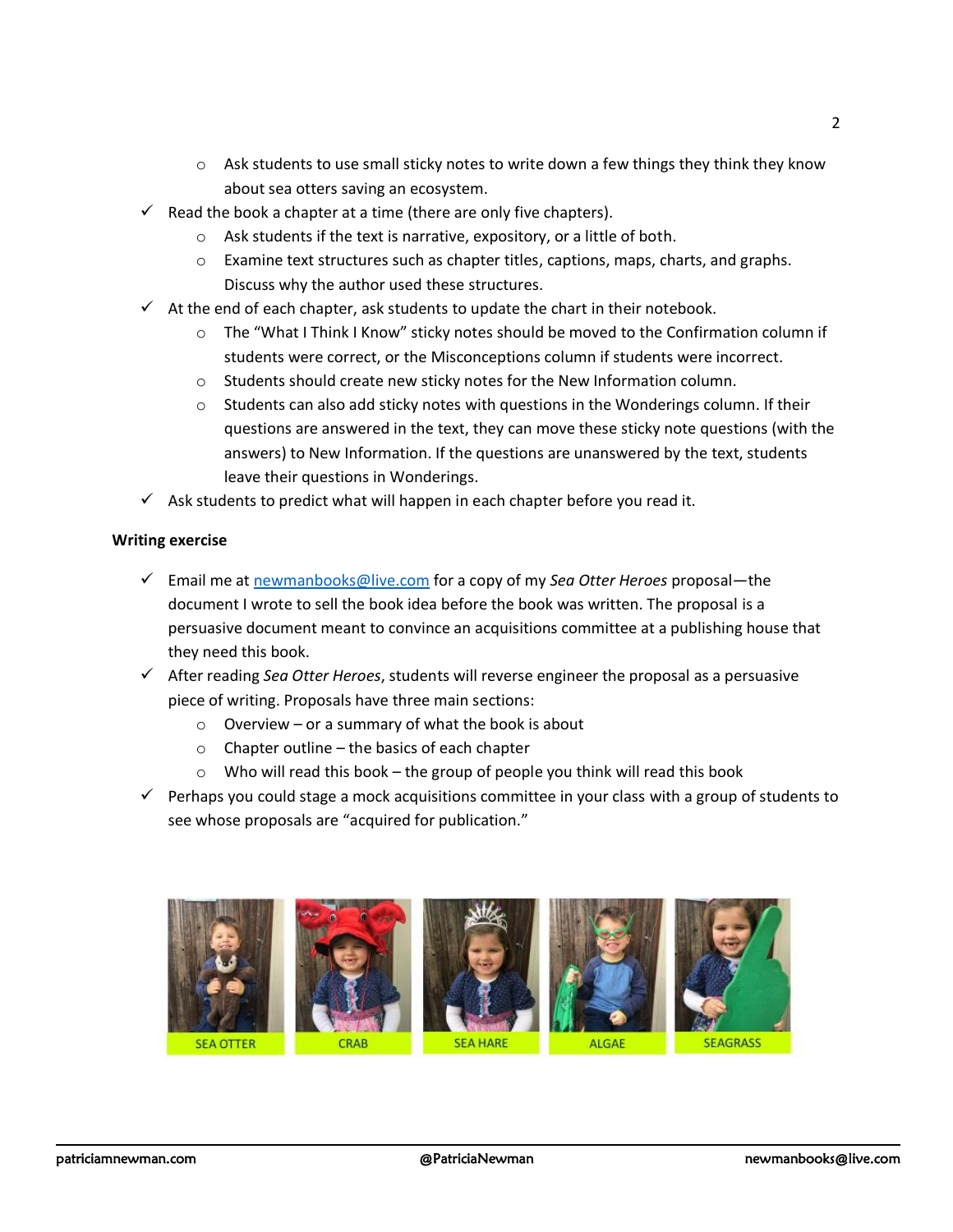#### **What is a trophic cascade?**

- ✓ Trophic cascades are advanced ecological concepts. After reading *Sea Otter Heroes,* see if students can explain the trophic cascade in Elkhorn Slough.
- $\checkmark$  Ask students to draw the trophic cascade in their notebooks.
- $\checkmark$  Ask them to respond to the following question:
	- o Why is the sea otter trophic cascade important? (The hope is students understand how seagrass benefits humans.)

#### **Making a mesocosm**

- ✓ On page 47 of *Sea Otter Heroes*, you will find an experiment called Making a Mesocosm (a habitat in a bucket).
- $\checkmark$  Students will create their own backyard mesocosm and find out how a spider it.
- ✓ Students should list the materials they use and the procedure they follow in their notebooks.
- $\checkmark$  All results and analysis of results should also be recorded in the notebook.
- $\checkmark$  Ask students to write a conclusion in their notebooks at the end of the experiment.



#### **Further reading**

✓ Another example of a trophic cascade involving an endangered species: *When the Wolves Returned* by Dorothy Hinshaw Patent